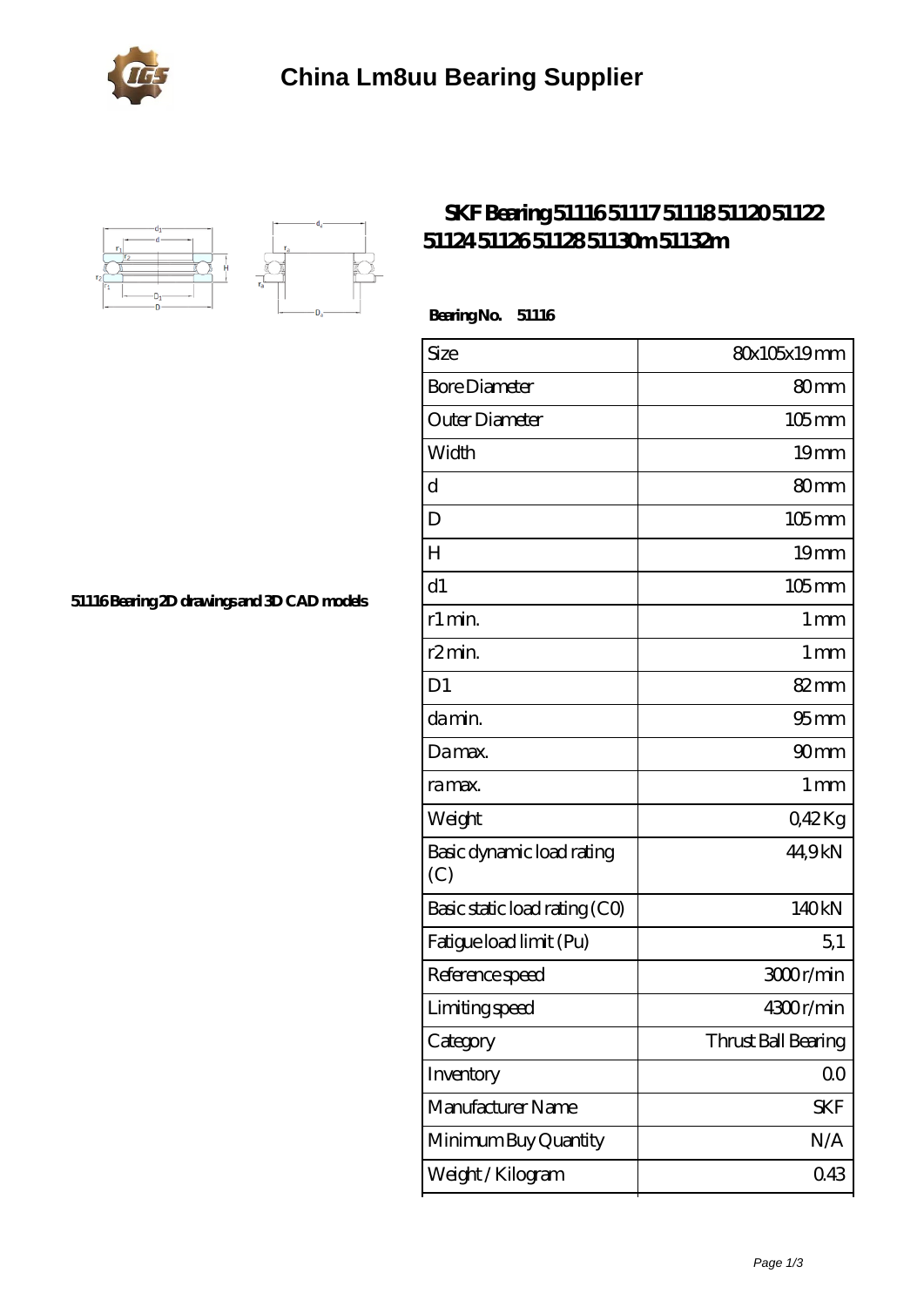

## **[China Lm8uu Bearing Supplier](https://portalesinmobiliariosinternacionales.com)**

| Product Group                          | <b>BOO3O8</b>                                                                                                                                                                    |
|----------------------------------------|----------------------------------------------------------------------------------------------------------------------------------------------------------------------------------|
| Rolling Element                        | <b>Ball Bearing</b>                                                                                                                                                              |
| Thrust Bearing                         | Yes                                                                                                                                                                              |
| Single or Double Direction             | Single Direction                                                                                                                                                                 |
| Banded                                 | No                                                                                                                                                                               |
| Cage Material                          | Steel                                                                                                                                                                            |
| Precision Class                        | ABEC 1   ISO PO                                                                                                                                                                  |
| Component Description                  | Roller Assembly Plus<br>Raceways                                                                                                                                                 |
| <b>Other Features</b>                  | Single Row                                                                                                                                                                       |
| Long Description                       | <b>80MM Bore 1: 82MM Bore</b><br>2, 105MM Outside<br>Diameter; 19MM Height;<br><b>Ball Bearing, Single</b><br>Direction; Not Banded;<br>Steel Cage; ABEC 1   ISO PO<br>Precision |
| Inch - Metric                          | Metric                                                                                                                                                                           |
| Category                               | Thrust Ball Bearings                                                                                                                                                             |
| <b>UNSPSC</b>                          | 31171507                                                                                                                                                                         |
| Harmonized Tariff Code                 | 8482105008                                                                                                                                                                       |
| Noun                                   | Bearing                                                                                                                                                                          |
| <b>Keyword String</b>                  | <b>Ball Thrust</b>                                                                                                                                                               |
| Manufacturer URL                       | http://www.skf.com                                                                                                                                                               |
| Manufacturer Item Number               | 51116                                                                                                                                                                            |
| Weight/LBS                             | 0948                                                                                                                                                                             |
| Overall Height with<br>Aligning Washer | OInch   OMillimeter                                                                                                                                                              |
| Bore 2                                 | 3.228Inch   82 Millimeter                                                                                                                                                        |
| Outside Diameter                       | 4.134 Inch   105 Millimeter                                                                                                                                                      |
| Height                                 | Q748Inch   19Millimeter                                                                                                                                                          |
| Bore 1                                 | 315Inch   80Millimeter                                                                                                                                                           |
| bore diameter:                         | 80 <sub>mm</sub>                                                                                                                                                                 |
| static load capacity.                  | 140kN                                                                                                                                                                            |
| outside diameter:                      | 105 mm                                                                                                                                                                           |